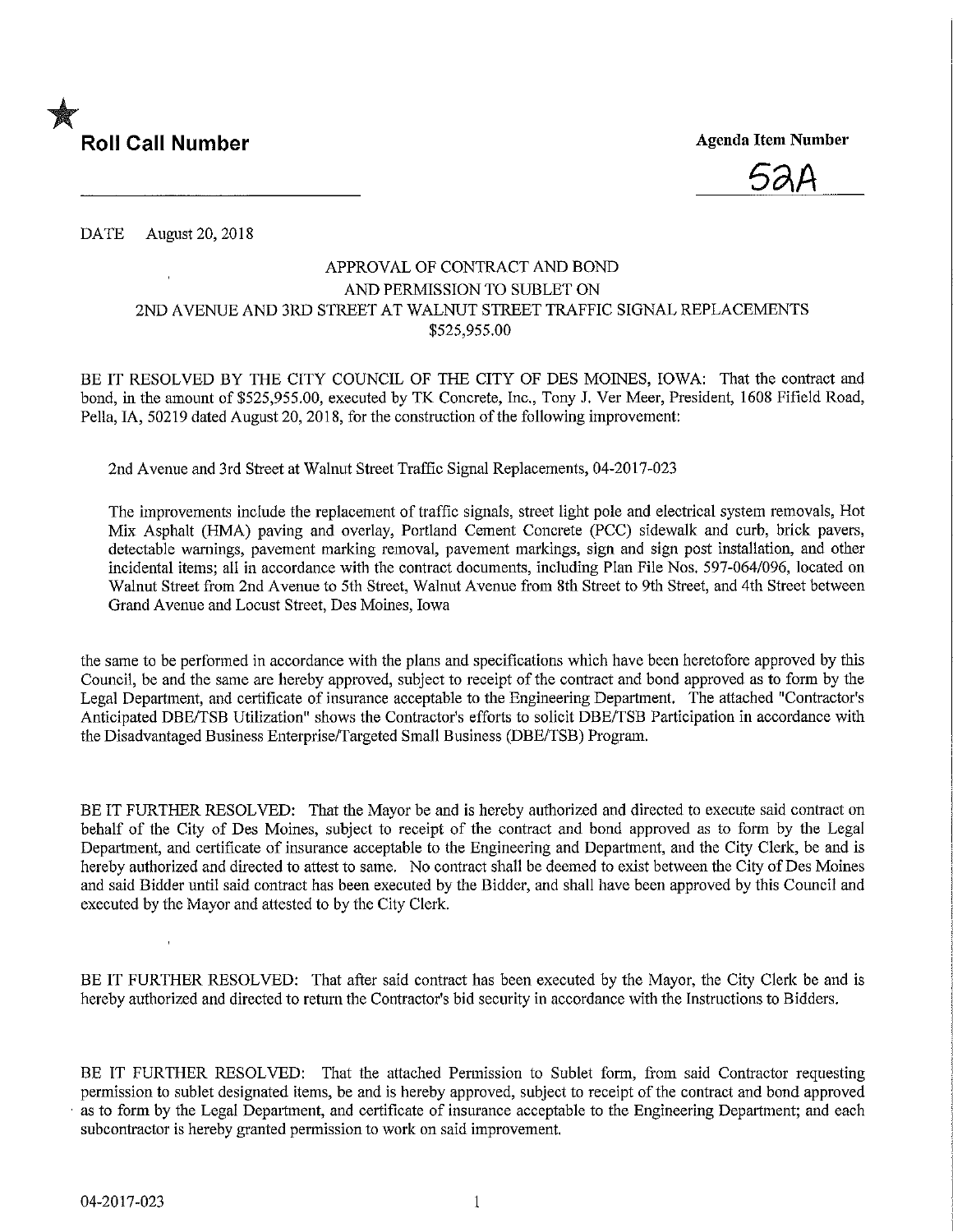

DATE August 20, 2018

BE IT FURTHER RESOLVED that the portion of the improvements consisting of the pedestrian crossing signal on Ingersoll Avenue at 23rd Street and appurtenances thereto at a bid cost of \$61,288,80 is an undertaking by the City m the exercise of its urban renewal powers, and any payment made pursuant to the contract documents shall be treated as an internal loan to the special fund created pursuant to Iowa Code §403.19 for the Ingersoll-Grand Urban Renewal Area, and such loan shall be repaid from the tax increment revenues received with respect to the Ingersoll-Grand Urban Renewal Area, as those funds become available.

BE IT FURTHER RESOLVED: That the Des Moines Finance Director is hereby authorized to encumber this contract amount against the funds as identified below, and to acquire Builder's Risk Insurance, if appropriate, for the above referenced improvement.

| (City Council Communication Number |      | attached) |
|------------------------------------|------|-----------|
| Moved by                           |      | to adopt. |
| <b>FORM APPROVED</b>               | $-1$ |           |

Kathleen Vanderpool Deputy City Attorney

Funding Source: 2018-2019 CIP, Page Streets - 51, Walnut Street Streetscape, ST252, G. O. Bonds, Being: \$413,506.20 in TIF Bonds; \$51,160 in G.O. Bonds transferred from ST261, Connect Downtown; and the remaining \$61,288.80 from S743, CM025033 Economic Development Enterprise (page 43) of the 2018-19 Operating Budget, to be reimbursed by S371, S371CM99 Economic Development Projects - Ingersoll Grand TIP (page 43).

| <b>COUNCIL ACTION</b> | <b>YEAS</b> | <b>NAYS</b> | <b>PASS</b> | <b>ABSENT</b>   | I, Diane Rauh, City Clerk of said City Council, hereby     |
|-----------------------|-------------|-------------|-------------|-----------------|------------------------------------------------------------|
| <b>COWNIE</b>         |             |             |             |                 | certify that at a meeting of the City Council, held on the |
| <b>BOESEN</b>         |             |             |             |                 | above date, among other proceedings the above was          |
| <b>COLEMAN</b>        |             |             |             |                 | adopted.                                                   |
| <b>GATTO</b>          |             |             |             |                 |                                                            |
| <b>GRAY</b>           |             |             |             |                 | IN WITNESS WHEREOF, I have hereunto set my hand            |
| <b>MANDELBAUM</b>     |             |             |             |                 | and affixed my seal the day and year first above written.  |
| <b>WESTERGAARD</b>    |             |             |             |                 |                                                            |
| <b>TOTAL</b>          |             |             |             |                 |                                                            |
| <b>MOTION CARRIED</b> |             |             |             | <b>APPROVED</b> |                                                            |
|                       |             |             |             |                 |                                                            |
|                       |             |             |             |                 |                                                            |
|                       |             |             |             | Mayor           | City Clerk                                                 |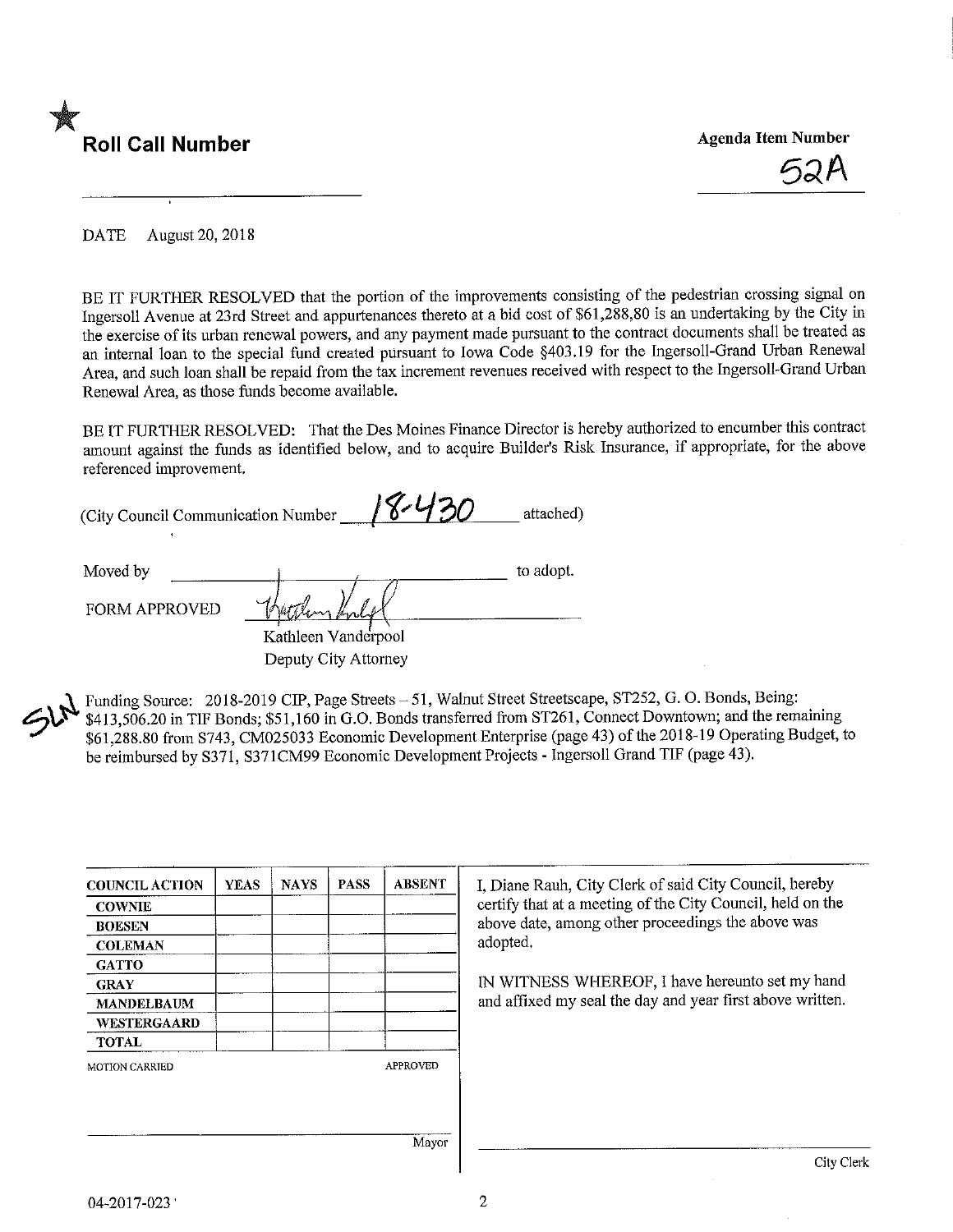Department of Engineering City of Des Moines, Iowa



# CONTRACTOR'S ANTICIPATED DBETSB UTILIZATION 2nd Avenue and 3rd Street at Walnut Street Traffic Signal Replacements

#### Activity ID 04-2017-023

On August 7, 2018, TK Concrete, Inc., Tony J. Ver Meer, President, 1608 Fifield Road, Pella, IA 50219 submitted a proposal for construction of the 2nd Avenue and 3rd Street at Walnut Street Traffic Signal Replacements, Activity ID 04-2017-023, which the City Council has determined to be the lowest responsible, responsive bid for said project in the amount of \$525,955.00. The proposal included a statement that the Disadvantaged Business Enterprise/Targeted Small Business (DBE/TSB) Program shall apply to this project.

The Engineering Department has prepared this report summarizing the information that TK Concrete, Inc., has submitted indicating that it anticipates utilizing the following DBE/TSB companies on this project:

| DBE/TSB Name           | Description of Work                    | <b>Estimated Amount</b> |  |
|------------------------|----------------------------------------|-------------------------|--|
| Paco Construction, LLC | HMA Paving, Brick Pavers               | \$21,957.60             |  |
|                        | <b>Estimated DBE/TSB Participation</b> | \$21,957.60             |  |
|                        | TK Concrete, Inc. Amount               | \$525,955.00            |  |
|                        | Percentage of DBE/TSB Participation    | 4.17%                   |  |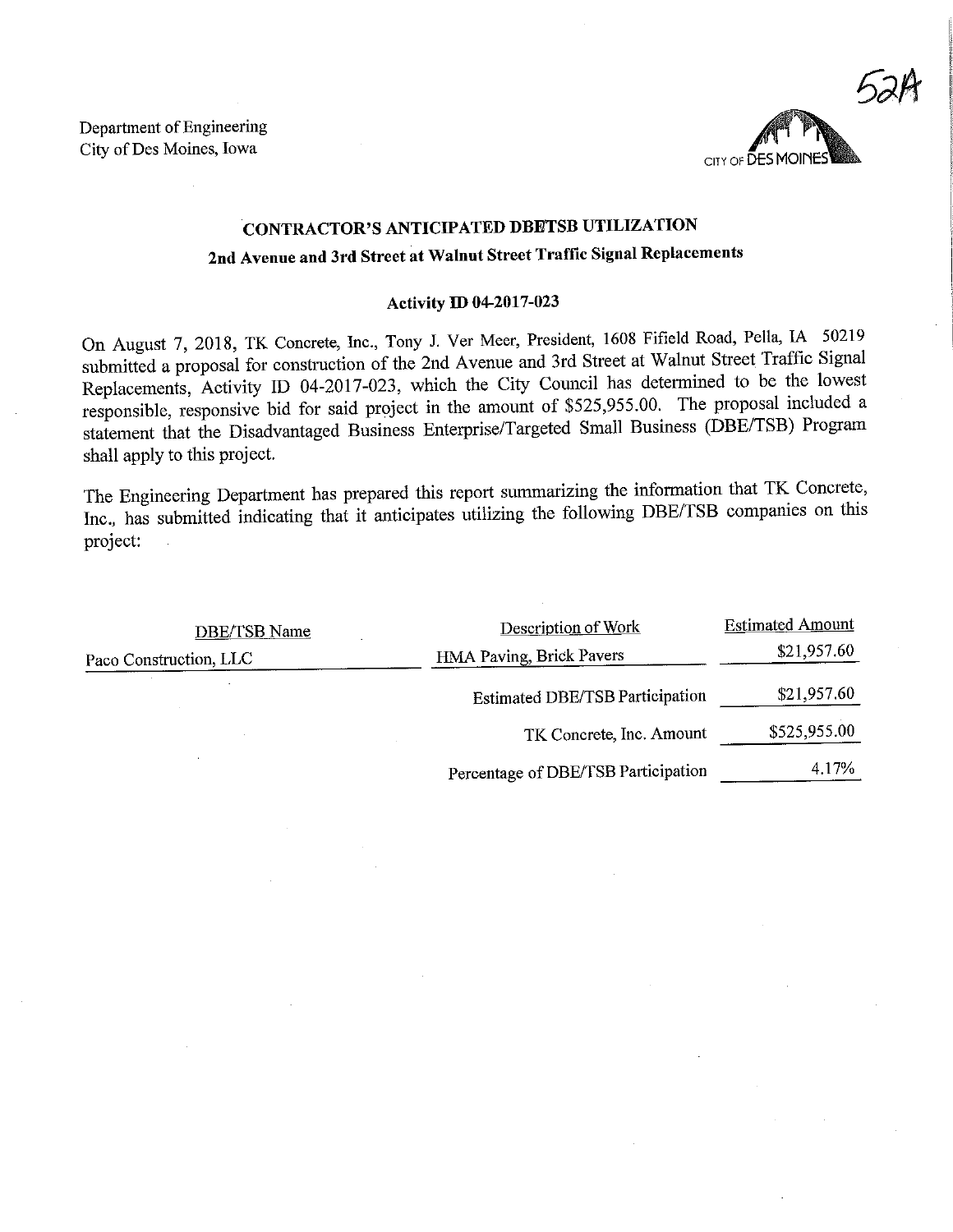ENGINEERING DEPARTMENT CITY OF DES MOINES, IOWA

k.



## PERMISSION TO SUBLET

| Project                                              | 2nd Avenue and 3rd Street at Walnut Street Traffic Signal Replacements |                                                                                                                             |       |                            |                                                    |                                                      |
|------------------------------------------------------|------------------------------------------------------------------------|-----------------------------------------------------------------------------------------------------------------------------|-------|----------------------------|----------------------------------------------------|------------------------------------------------------|
| Contractor                                           | TK Concrete, Inc.                                                      |                                                                                                                             |       |                            |                                                    |                                                      |
| Federal Tax ID                                       | 39-1898532                                                             | Contract No.                                                                                                                | 15203 |                            | Sublet Request No.                                 |                                                      |
| <b>ITEM TO BE SUBLET</b>                             |                                                                        | <b>ORGANIZATION</b><br><b>TO PERFORM</b><br><b>WORK</b>                                                                     |       | <b>DBE</b><br><b>Y/N</b>   | <b>COST OF</b><br><b>SPECIALTY</b><br><b>ITEMS</b> | <b>TOTAL COST</b><br><b>OF WORK</b><br><b>SUBLET</b> |
| Posts                                                | Traffic Control, PDMS, Signs and Sign                                  | Quality Traffic Control<br>1704 E. Euclid Avenue<br>Des Moines, IA 50313<br>$(515) 289 - 1824$<br>Federal Tax ID 81-0558645 |       | No                         |                                                    | \$25,420.00                                          |
| Existing Electrical System, Traffic<br>Signalization | Removal of Light Poles, Footing, and                                   | Van Maanen Electric, Inc.<br>627 North 19th Ave, East<br>PO Box 1131<br>Newton, IA 50208<br>(641) 791-9473                  |       | $\rm No$<br>$\ell_{\rm B}$ |                                                    | \$268,759.75                                         |
| Symbols, and Pavement Marking<br>Removal             | Pavement Markings, Pavement Marking                                    | Quality Striping, Inc.<br>1704 E. Euclid Ave<br>Des Moines, IA 50313<br>$(515)$ 289-1370<br>Federal Tax ID27-1653825        |       | No                         |                                                    | \$9,105.00                                           |
| HMA Paving, Brick Pavers                             |                                                                        | Paco Construction, LLC<br>9560 SE 56th Avenue<br>Runnells, IA 50237<br>$(515)$ 240-0625<br>Federal Tax ID20-4493861         |       | Yes                        |                                                    | \$21,957.60                                          |

 $\bar{\alpha}$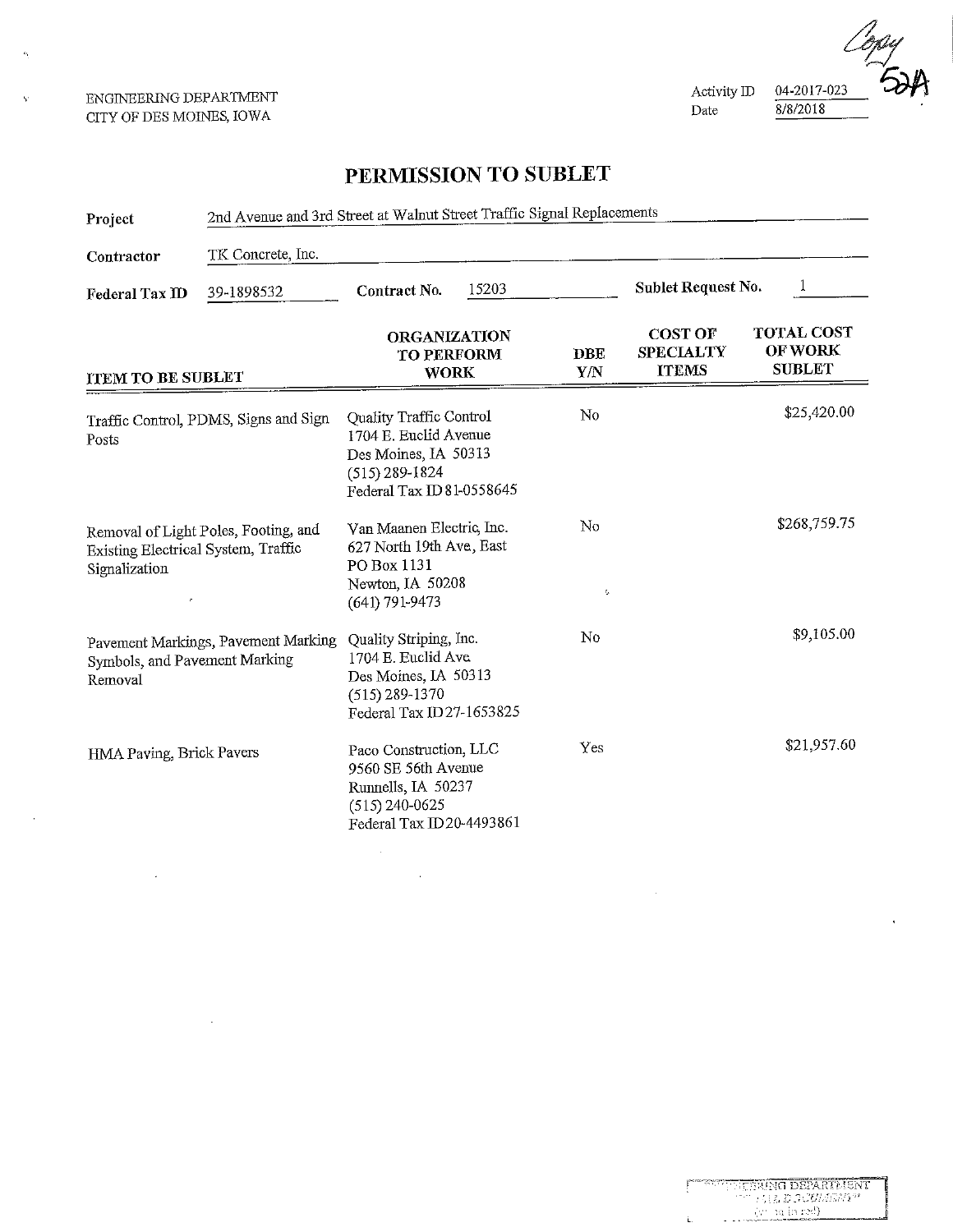

|                                                  | Previous<br>Request | This<br>Request | Total<br>To Date |     |
|--------------------------------------------------|---------------------|-----------------|------------------|-----|
| Cost of Items Sublet                             |                     | \$325,242.35    | \$325,242.35     | (a) |
| Cost of Specialty Items Sublet                   |                     |                 |                  | (b) |
| Cost of Sublet Items Less Speciality Items       |                     | \$325,242.35    | \$325,242.35     | (c) |
| Contract Amount                                  |                     |                 | \$525,955.00     | (d) |
| Contract Amount Less Total Specialty Items (d-b) |                     |                 | \$525,955.00     | (e) |
| Percentage of Contract Sublet to Date (c/e)      |                     |                 | 61.84%           |     |

The prime contractor's request for Permission to Sublet the above items of work is approved with the understanding that the prime contractor shall be held responsible for the subcontractors' full compliance of all terms of the contract.

Attachment: Contractor's Letter Requesting Subletting

 $\overline{1}$ 

Form Routing; Project Bngr. - City Engr. - Engr. Admin. - City Clerk/City Manager -Engr. Admin. ~ Distribution

Forr& Distribution. Original - Project Pile

Copy - Project Bngineer Copy - Prime Contractor  $\mathbf{x}$ 

-20)

Roll Call No. Date

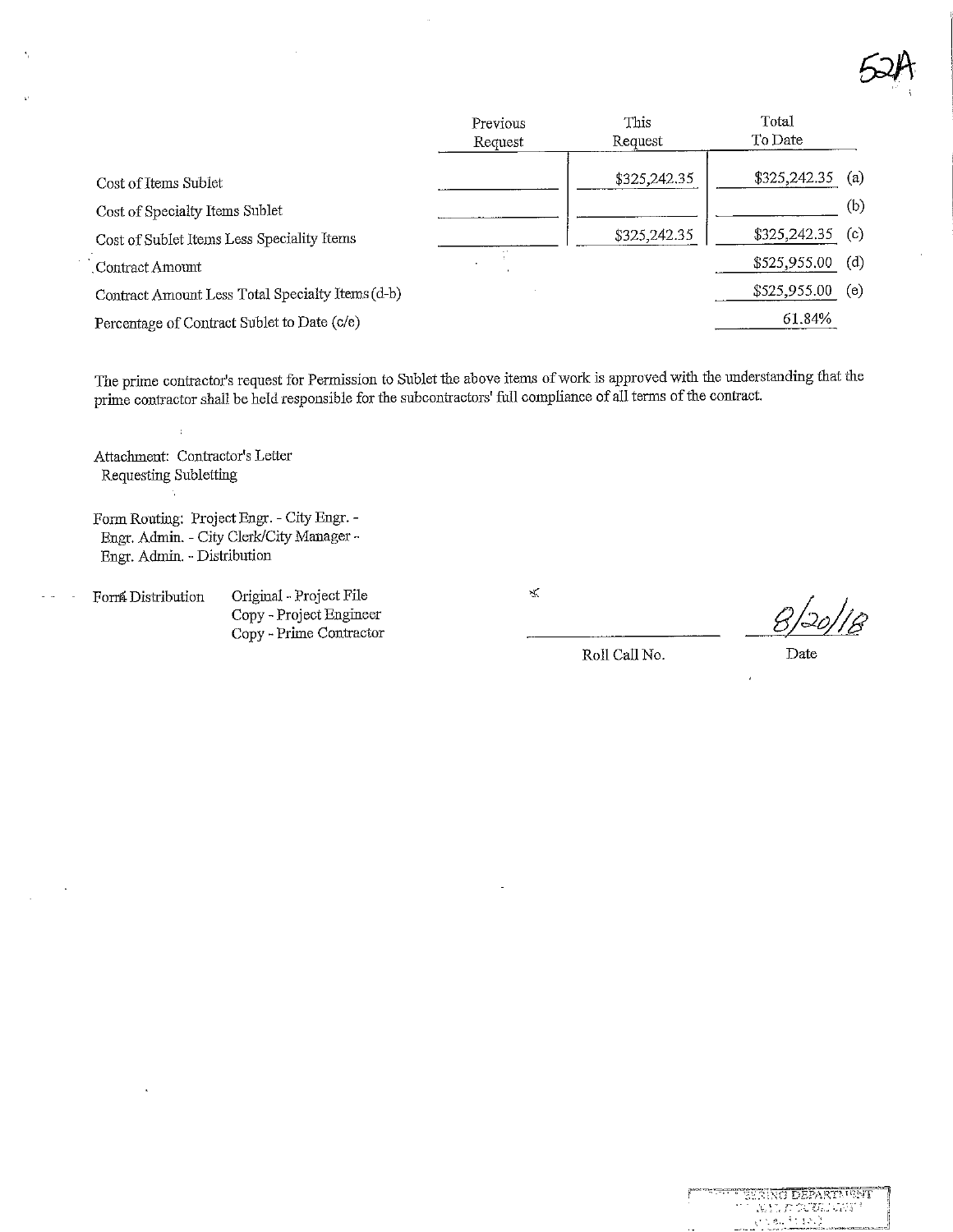**Quality Striping, Inc.** 

1704 E Euclid Avenue

Des Moines, IA 50313

### 27-1653825

- Painted Pavement Markings
- **Permanent Tape Markings**  $\bullet$
- Precut Symbols
- **Pavement Markings Removed**  $\bullet$
- **Symbols and Legends Removed**  $\bullet$
- **Grooves Cut for Pavement Markings**
- Grooves Cut for Symbols and Legends

\$9,105.00

**Quality Traffic Control, Inc.** 

1704 E Euclid Avenue

Des Moines, IA 50313

#### 81-0558645

- **Traffic Control**  $\bullet$
- **PDMS**  $\bullet$
- **Type A Sign**
- **Sign Post**  $\bullet$
- **Remove and Relocate Existing Sign**

**IG DEPARTMENT MAL DOCUMENT"** (when in red)